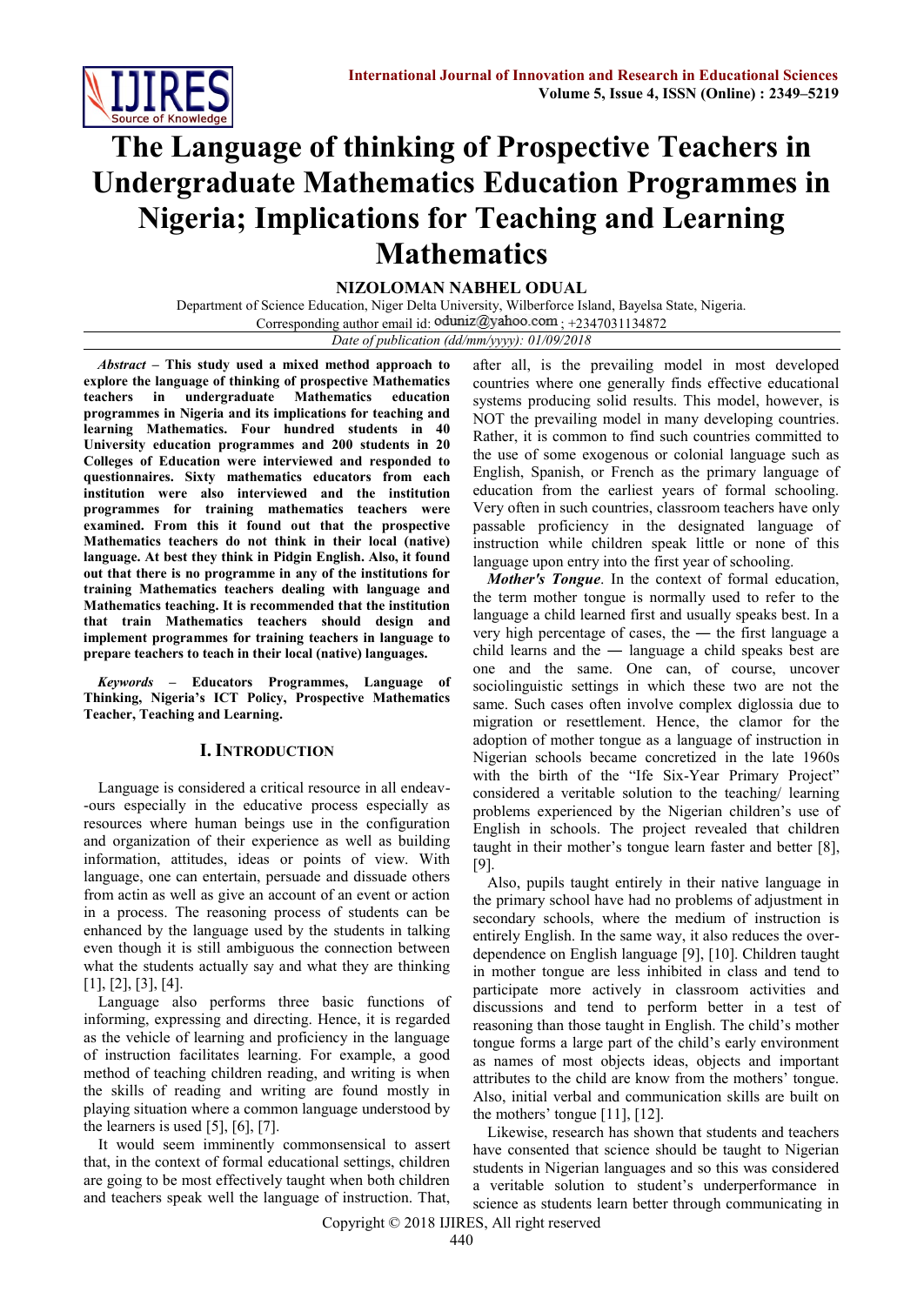

the mother's tongue which they understood. Similarly, when the method of instruction in mother tongue, it enhances learners to acquire information and facts quickly and easily interpret concepts properly as well as correctly acquire manipulative and practical skills [12], [13]. Also, [14] observed that most technologies in Japan were taught right from their youths in their own language and hardly would one find an average Japanese on the street who understands English. This seems to establish the fact that science and technology can flourish in a language other than English.

*Multilingual Education*. Prototypically, the term multilingual education refers to a classroom or schoolwide instructional strategies in which multiple languages are used for instructional purposes. There is an overabundance of such strategies and continuing controversy as to which is to be preferred and under what circumstances [15]. When this term or model of education is used with reference to educational models in developing countries, it almost always refers to a model in which initial instruction begins in children's mother tongue with accompanying preparation to learn a second language which will serve as a language of instruction in later years of school after sufficient mastery has been developed [16], [17], [18].

*Second Language Medium*. In this paper, the term or phrase, second language medium will be used to refer to educational models in which children receive most or all of their instruction in a language other than their first language or mother tongue. In the literature of bilingual education, this is referred to as submersion (and incorrectly by many as immersion).

Most African countries (Nigeria inclusive), have introduced the use of local languages as the language of learning and teaching for the first few years of schooling. The authors rightly add that this means that for the first few years of learning, learners learn mathematics in their local languages [19]. This is supported by [20]. It is also seen in Nigeria, that the National Policy on Education (2013) is very clear on this. It states that the medium of instruction in primary school shall be the language of the environment for the first three years. During this period, English shall be taught as a subject. From the fourth year, English shall progressively be used as the medium of instruction and the language of the immediate environment and French shall be taught as subjects (Section 20.9 d & e). Hence, the debate on the appropriate language to be used for teaching and learning in classrooms and its implications on the teaching and learning generally continue. Studies have brilliantly summarized the debate for African countries and concluded that even though teachers and learners admit that using local languages is good, they would prefer to study and use the colonial language as a language of teaching and learning rather than the local languages [19], [20], [21].

In Nigeria the colonial language is English. Different writers and researchers lean to one side of the debate or the other. For instance, [22] citing several authorities concluded that the local languages should be the media of instruction. On the other hand, [23**]** also citing several

authorities concludes that a failure in the effective English language teaching in the primary level can mar the success of the child in all facets of education and indeed their talent in life. Similarly, [24**]** concluded that the performance in the English language in virtually all levels of education in Nigeria has continued to affect the acquisition of the needed knowledge in other subjects. This paper sees that generally the conclusion of [19] is the most advisory and most people will prefer to teach in English. They were so because in most classrooms in Nigeria, we find learners from different language groups and English is the only common language. In fact, the areas where the local language is common are few and include those areas within the majority language groups, that is, the Igbos, Hausa and Yorubas. The majority of classrooms in the urban centres and other rural areas do not have a common language. Most of the pre-school children cannot effectively speak their local language [23], [20].

Similarly, in teaching and learning Mathematics, [25] introduces another aspect of the challenges to the issue. This is that Mathematics has a language of its own. The language of Mathematics is different from the ordinary day-to-day English language. It is stressed that this was to be taught alongside the Mathematics content. This means also that the teachers and learners have an additional burden, and the Mathematics educators are called to be concerned about this. Language is certainly a vital resource that teachers use to communicate important concepts such as mathematics in a schooling environment, but it is not straightforward when they are working within bi/multilingual classroom. Teachers in Nigeria find themselves in the classroom that has students who are multi-lingual. This provides many challenges in the communication process, especially in teaching mathemat- -ics in a classroom situation. But the impact of such language background on learning mathematics, hence on the teaching of mathematics, has only recently been recognized. In a bi/ multilingual mathematics classroom setting, the challenges become a three - dimensional dynamic. It simultaneously entails access to the language of learning, access to mathematical discourse, and access to classroom discourse.

Therefore, for teachers to be able to successfully teach indigenous students, they need to understand which words in the relevant indigenous language have different connotation and meaning. An additional challenge is that many words used in mathematics do not even exist in some Nigerian languages, so word-to-word translations are not always possible. Another reason students have trouble with language is that not all words are translatable; they either do not exist or have a different meaning in Nigerian languages. What students learn in school can be hard to translate from one culture to another. This has made [26] to noted that both first-and second-language learners can struggle with mathematics because of language. [26] Went further to characterized language in mathematics as having two components. The language of instruction and specialized language of mathematics, which consist of symbols and borrowed words. These symbols, (eg.  $>$ ,  $\neq$ ,  $\pm$ ,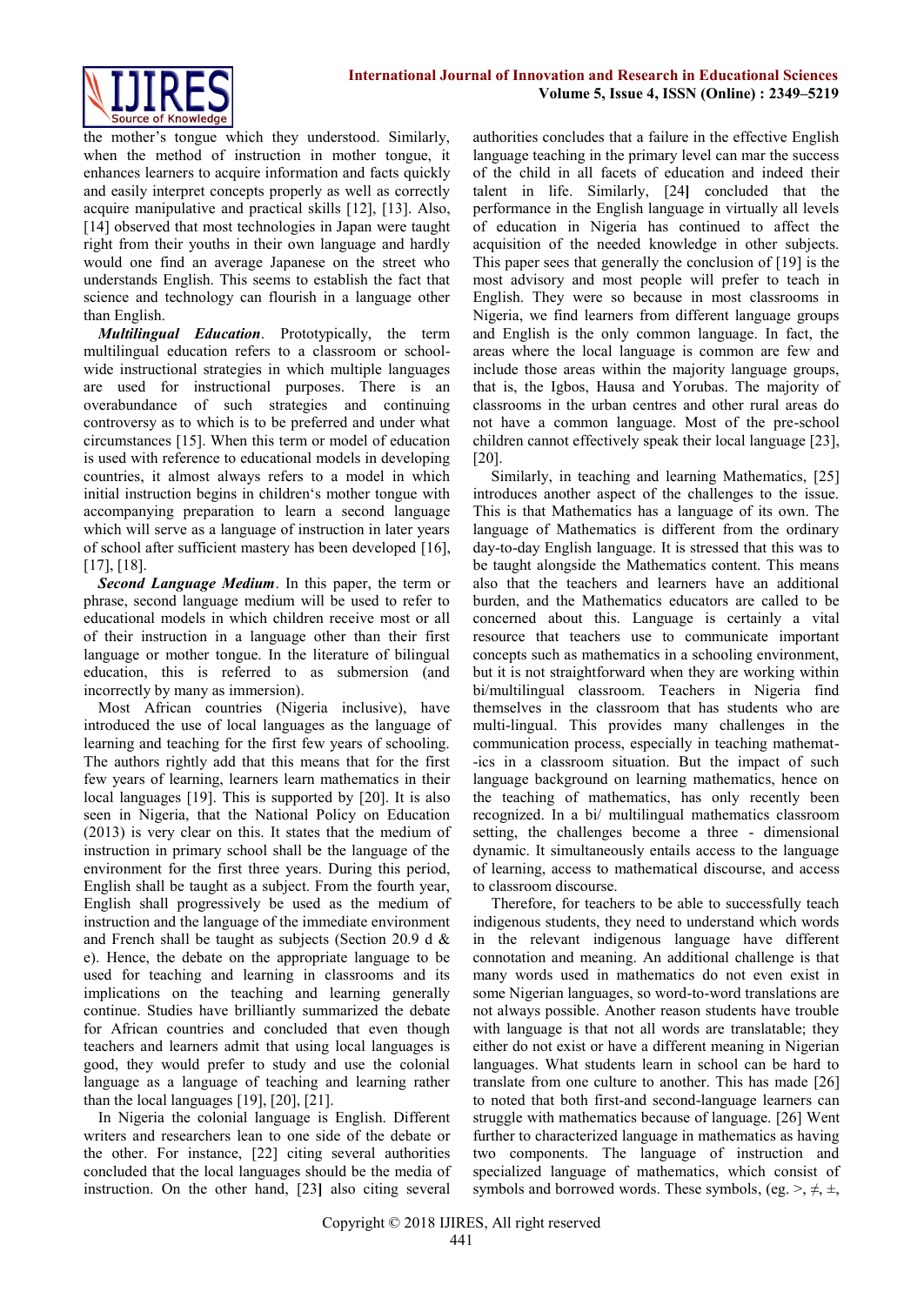

 $\alpha$ ,  $\leq$ ,  $\frac{1}{8}$ ,  $\sum$ ,  $\frac{1}{8}$ ,  $\approx$ ,  $\rho$ ,  $\chi$ ,  $\varphi$ ,  $\sigma$ ,  $\varphi$ ,  $\psi$ ,  $\omega$ , etc) and specialized language (hypotenuse, triangle, square, area, perimeter, simultaneous equation, if and only if, etc) pose a problem because student's ability to interpret and conceptualise mathematics texts, especially word problems varies. Thus, mathematical language becomes a second-language challenge for those whose language differs from the medium of instruction. Also, [26] findings showed that being incompetent in non-mathematical conventional English does not necessarily translate into incompetent in mathematical language; however, researchers noted that the use of mathematically specific vocabulary words often add to student's confusion about what they were expected to do mathematically.

Still another aspect of the issue of teaching and learning Mathematics is that of the language of thinking. As [19] puts it, the learners express Mathematics thinking in their own language. It is concluded that the language used for thinking is to be the first or local language. This means that the learner and teachers first think the Mathematics in their local language and translate it into English. The Mathematics teacher educator is also asked to be concerned with this. Students' mathematical thinking can also be expressed through gesture which may not be revealed in their speech or spoken language. In addition, asking students to perform physical activities in the form of construction can reveal the language of thinking of the students which may not be explicitly expressed in the form of language spoken [27].

Similarly, [28] interviewed Latino students about the thought processes they use while solving mathematics problems and found out that many students had difficulty negotiating even simple word problems because they lacked language facility and problem-solving strategies. Interviewing students after a test and asking them about their thought processes in a Nigerian multilingual classroom, researchers found that while many of the students struggle with the exam questions, the test did not accurately measure student's abilities in mathematics because of language barriers. Unfamiliar phrasing in questions places heavy linguistic demands on the students, leading many who actually do understand the mathematics to misunderstand the question and provide a correct answer for the wrong problem [19]. Likewise, [29] study of New Mexico's bilingual classrooms found out that mathematics teachers who encourage flexible thinking and language development achieve greater equity for their Spanish-speaking students. The researchers argued that by using student's native language in the classroom, teachers gave students greater access to challenging problems that helped them gain a greater conceptual understanding of the mathematics.

Again, [19] continued that in response to the directive to teach children in their first few years of schooling in their local languages, much research has focused on the challenges of using local languages in multilingual Mathematics classrooms in schools. That, according to the author, not much research focuses on how the teacher educator prepares the prospective teachers to teach Mathematics in multilingual classrooms. It should be

noted that the policy so far covers only lower primary schools. It does not cover the training of the primary school teachers. It is stressed that the policy does not direct teacher educators to use the local languages, supposed to be the language of thinking of prospective teachers in the college of Mathematics classroom. This is despite the fact that the prospective teachers that they are preparing, are going to use the local language at one time or the other when they begin to teach. This is certainly a challenge to teacher education. It is therefore believed that if teachers are to be produced for the use of mother's tongue, as a medium of instruction at both primary and secondary school, the teaching will extend to colleges of education and universities where teachers will be trained on how to handle these languages effectively.

Hence, learners need to talk to learn, and such talking to learn is a function of fluency and ease in the language of communication. Similarly, learners need to hear teachers speak in both language they (students) speak fluently and language of instruction in classroom situations. In other words, the talk was understood as a social thinking tool **[30].** The problem arises when the learner's main languages are not drawn on for talking by teachers. Teaching all subjects in local languages not only enhances understanding for learners but also pave the way for more potential national development. Teaching mathematics in the vernacular is not without challenges. Instruction is an activity that involves the personal experiences of teachers and student's' - cultural and linguistic factors need to be taken into account to help students make sense of new information. Training teachers and their teaching materials must be in the local languages as well.

#### **II. STATEMENT OF PROBLEM**

It is observed that a lot has been done in teaching education programmes about teaching and learning methods, teaching and learning theories, classroom management, writing schemes and records of work and lesson plans. Not much, if any, has been done in the areas of language and Mathematics. The area of language and Mathematics is a very important area to be considered. This is more so these days that classrooms have learners with diverse cultural and language backgrounds. However, this paper is more interested in the language of thinking of prospective teachers and its implication on teaching and learning Mathematics.

# **III. RESEARCH QUESTIONS**

It is interested in knowing how the prospective teachers think in their local languages or English. In this way, the Mathematics teacher educators will be clearer on how to direct their attention. As a result, the following questions are posed for the study;

- 1) How effective are prospective teachers in communicating in their local languages?
- 2) What is the language of thinking of prospective teachers?
- 3) How do the Mathematics education programmes prep-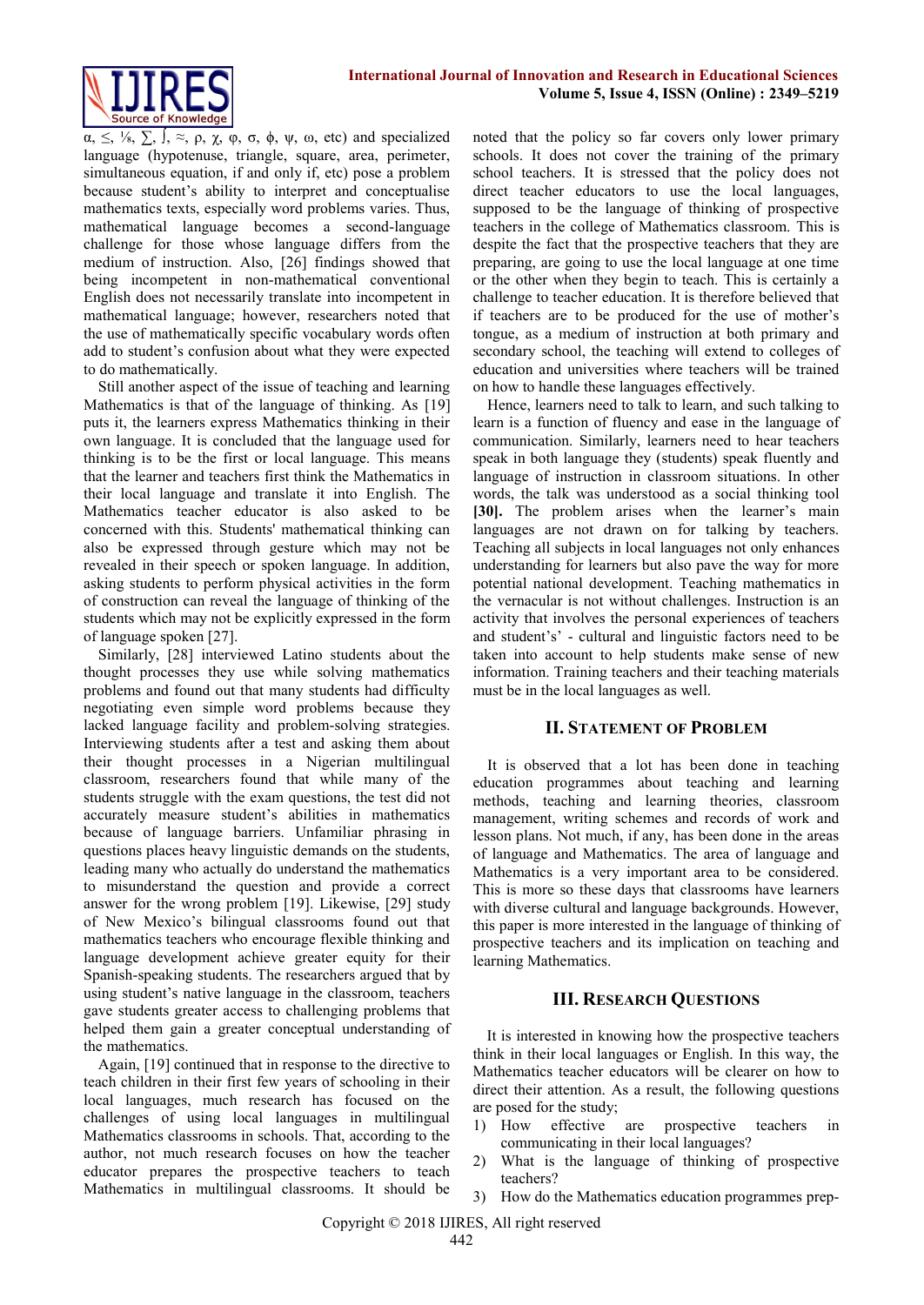

-are prospective teachers to use their local languages in teaching?

4) What is the attitude of the prospective teachers to teach Mathematics in their local languages?

# **IV. RESEARCH DESIGN**

To answer the research questions, this study employed a mixed method design (interviews and questionnaires) to find out mainly the language of thinking of prospective Mathematics teachers. This method was adopted to reflect the detailed and rich descriptive data collected within this study. The quantitative design was used to count the appearance of code-switching by teachers, while the qualitative design was adopted to accurately analyse the language interaction transcriptions in the classroom.

# **V. DATA COLLECTION**

The researchers visited 40 Universities and 20 Colleges of Education programmes. The institutions were randomly selected to cover the 6 geopolitical zones in Nigeria. Ten undergraduates (prospective teachers) in Mathematics education programmes, were picked from each of the 40 Universities visited. This makes a total of 400 students in Mathematics Education. A similar thing was done in the 20 Colleges of Education which makes a total of 200 students offering Mathematics as teaching subject. Sixty Mathematics educators from each institution were also interviewed and the institution programmes for training mathematics teachers were examined.

In all the institutions visited, firstly, 5 native speakers of the home (local) language of each of the students picked were asked to interview the student. The interviewer used a prepared interview proforma. The interviewer asked the participating students questions including explanations of how the respondents are able to or unable to fluently speak their languages. The responses were graded on a scale of 5.

Next, the students interviewed were given a questionnaire on their language of thinking. This was to ascertain if they think in their native language or not. If they think in their native language, in what language they think, why they do so and how effective is their "code switching" The researchers also interviewed one Mathematics educator from each institution visited. The interview was to find out how they the educators are preparing their prospective teachers to teach Mathematics in the lower classes of the primary school. The institution's programmes for preparing Mathematics teachers were also examined to see if there is anything that could help in the issue of language. Finally, all the prospective teachers involved were given an attitude scale to find out how prepared they are in terms of attitude to teach Mathematics in their local languages.

The whole exercise of data collection lasted over three months another one month for data analysis.

# **VI. RESULTS**

The results of the interview showed that over 50% of the undergraduate (prospective teachers) picked could not speak their local (native) language fluently. In fact, over 1% per cent of them do not understand salutations in their language. The most common reason for this inability is that the prospective teachers claimed they did grow up in their hometowns and that they hardly visit their homes. It was observed that Pidgin English was the most common means of communication in their families and immediate neighborhood. The respondents also claimed that most of their parents are from different language groups.

In response to the items on the questionnaire in their language of thinking, it was observed that most of the prospective teachers indicate that they think in Pidgin English. They indicate that, in their infant days, Pidgin English was the first language they understood. That as they grew up and started learning "good" English, they did so by code-switching from Pidgin English to "good" English. The few who can speak those local (native) languages indicated that they learnt their languages through Pidgin English in code-switching.

In response to the interview on the teacher education programmes preparedness to train teachers for the teaching of Mathematics in lower classes of the primary school in their local language the following were observed;

- $\triangleright$  The teacher educators in the Universities indicate that they were not training teachers for primary schools. It is claimed that the Colleges of Education are responsible for training teachers for primary schools;
- $\triangleright$  In the Universities, nothing is done to train teachers in teaching Mathematics in lower classes of the primary schools. Nothing is also done to train teachers in connection with Mathematics and language;
- In the Colleges of Education, there are few courses in primary education but none of this course is directed towards training teachers to teach Mathematics in the local (native) languages; and
- $\triangleright$  Generally, there are no programmes for prospective teachers to teach Mathematics in the local languages in all the teachers training programmes.

It is observed that the attitude of the prospective teachers towards teaching Mathematics in primary schools is very negative. This is seen as very difficult and if given the opportunity none of the prospective teachers involved in the study is ready to teach in the primary school. This apathy is largely due to the fact that they are expected to teach the pupils in the language of the environment.

# **VII. DISCUSSION**

Code-switching in school classroom refers to bilingual or multilingual settings, and at its most general, entails switching by the teachers and/ or learners between the language of instruction and the learners' main language. Code - switching also means the interchange between two or more languages within a single conversation, sentence or constituent. In the classroom, code - switching is the use of more than a single language or linguistic code by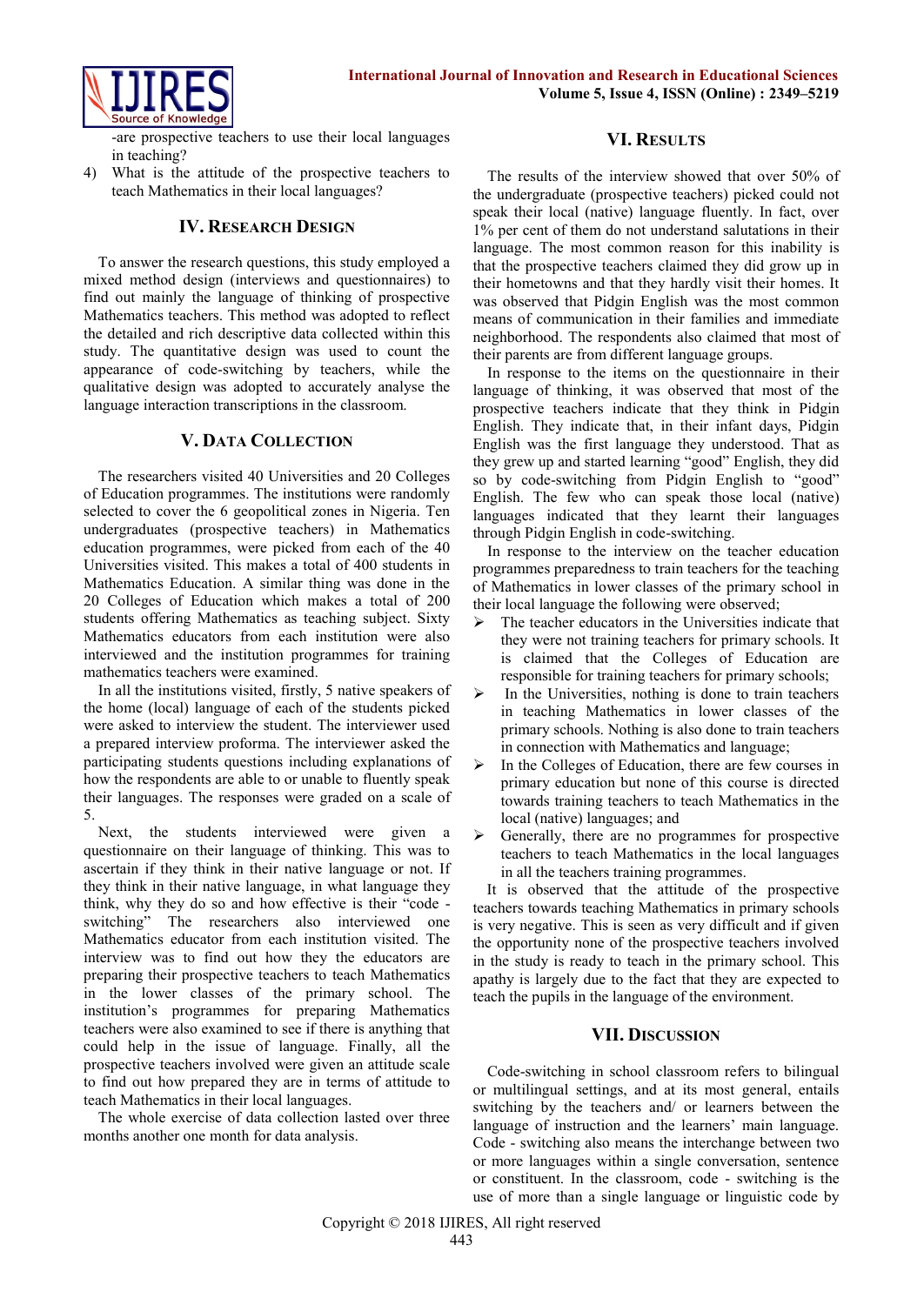

teachers, students or between teachers and students [31], [15], [32].

The most important finding of this study is that most of the prospective Mathematics teachers do not think in their local (native) language or the language of the environment. This means that in situations where the teachers are to teach in the local language, they will be handicapped. The issue is made more complicated by the facts of the next important finding. This is that generally, there are no programmes for preparing prospective teachers to teach Mathematics in the local languages in any of the teacher training programmes. Not even in the Colleges of Education that trains teachers to teach in the primary schools. One wonders how these teachers are coping with the situation under such circumstances. This is certainly a problem.

To this, we could add the findings of [23]. This is that most of the pre-school children cannot effectively speak their local languages. We can rightly assume that the children like the prospective teachers also think in Pidgin English. If this assumption is wrong, the prospective teachers cannot communicate with the children. In either way, we have some challenges.

Also, code-switching in the classroom is used by teachers to clarify and emphasise an important piece of information as well as maintain students' participation in a communication. Teachers use code-switching to translate, give instructions, and re-establish communication [32]. Similarly, code-switching is used by teachers in the classroom to establish and build a relationship, exploring students' background information, at the same time to compensate for lack of language proficiency by students. Teachers most times use code-switching for unofficial interactions between teachers and students.

*The Challenges*

- Firstly, the inability to implement the directives of the National Policy on Education in respect of the language of instruction in the first three years of schooling. It will not be possible to teach the children who do not speak the local languages in these languages. Since the prospective teachers do not themselves think in the languages nor fluently speak the languages, the implementation of the directives of the policy is going to be difficult or outright impossible. Maybe a way out, and maybe that is what is going on, is to use the Pidgin English, since this study shows that the Pidgin English is the language of thinking of the prospective Mathematics teachers. This will mean that it is assumed that the children in the majority think and speak the Pidgin English. This assumption may not be strictly so and not all the pupils may be fluent in the Pidgin English. The challenge still remains.
- $\triangleright$  Secondly, the situation will mean that Mathematical concepts would not be adequately developed in the children. In fact, at best, concepts development in Mathematics may be delayed. It is noted that this is the most important level for the development of the fundamental concepts of Mathematics. It will also mean that pupils will as early as this resort to

memorising the little they are able to hear in class without understanding.

 $\triangleright$  Thirdly, the use of Pidgin English has another challenge. This is that the Pidgin English would cause interference with the development of the children's English when they start to learn "good" English. In this way, the children will end up performing poorly in Mathematics and English Language. These are the basic subjects in the primary school and constitute the fundamentals of what the children need for their academic development.

Another challenge in addition to the above is that the local language may soon be extinct. This is so because the places where they are to be used may avoid their use. So soon the products of the primary schools and the school will not be using them.

The last finding of this study supports the findings that the attitude of prospective Mathematics teachers towards teaching Mathematics in the primary school is very poor. This may be partly contributed by the fact that they are expected to teach, in the lower classes, in the languages of the environment and they do not think nor speak these languages. In the same vein, [33] opined that since the focus of teaching especially in Mathematics is student thinking and mathematical activities, making use of manipulatives and hands-on activities, an improved attitude of prospective Mathematics teachers is a necessity.

All these problems would have been reduced if there were special programmes for preparing teachers to teach in the lower classes if the primary schools. However, this study has shown that such programmes do not exist. If they existed, they would have helped moderate the attitude of prospective teachers. These programmes would also have introduced elements of the local languages and how to teach Mathematics in a multilingual classroom generally and specifically to teach Mathematics in lower classes of the primary schools even if the prospective teachers do not think in the local languages. The National Policy on Education (2013) expects this.

# **VIII. CONCLUSION**

This study is a contribution to the lack of research in the area of language and Mathematics. It is not taking sides in the debate of whether it is better to teach Mathematics in the local (native) language or not. It is more concerned with whether the prospective Mathematics teachers think in the local (native) languages or the language of the environments they are to teach or not. However, the National Policy on Education has directed that the local (native) language or the language of the environment should be the language of teaching and learning in the first three years of school. This means the prospective Mathematics teachers will teach children in the first three years of schooling in the local (native) language or the language of the environment. This study has shown that there are challenges to the implementation of this directive. It has also out lighted some of these challenges.

The out lighted challenges include the fact that the pros-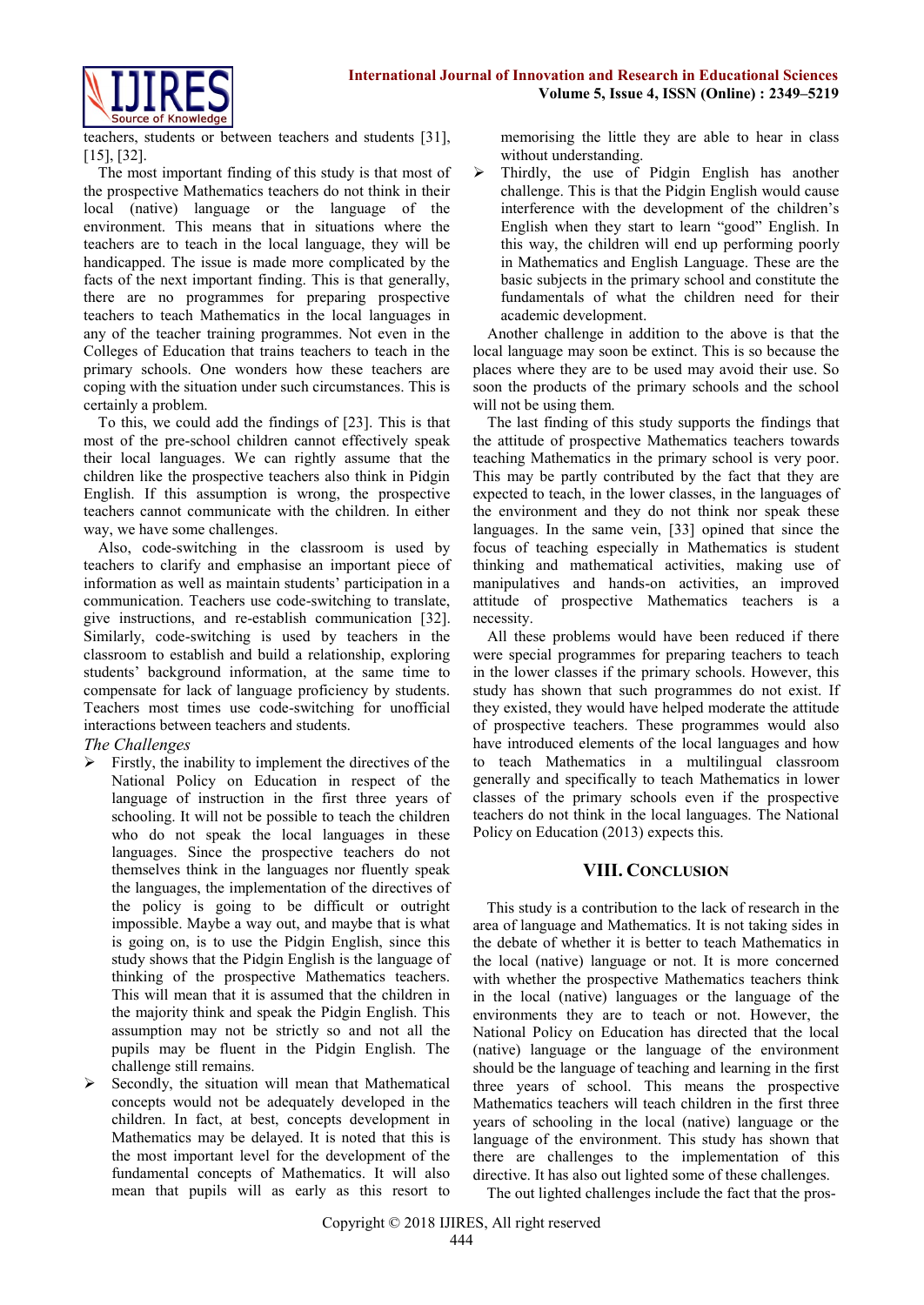

-pective Mathematics teachers do not think in their local (native) languages. At best they think in Pidgin English. They do not also speak their local (native) languages. The children who they are to teach, like the prospective teachers may not also think in their local (native) languages and cannot fluently speak their local (native) languages. Whatever is the case this study has shown that there is a language problem in respect of means of communication. This is in addition to the issue of language of Mathematics which adds to the burden of learning Mathematics.

The educators who train the prospective teachers have a responsibility to ensure that the directive of the National Policy on Education in respect of language can be implemented. This study aimed at directing the minds of educators to the challenges of teaching and learning Mathematics and language and plans their teacher training programmes to include taking care of these challenges. In actual fact, it is not enough to teach the prospective Mathematics teachers, the Mathematics content, teaching and learning methods and theories, classroom management, writing schemes and records of work and lesson plans. It is time to recognise that all the prospective Mathematics teacher learnt is not useful if this cannot be communicated to the pupils they teach. To do so language is important.

It is also time for educators to recognise that Mathematics has a language. This language has to be taught. The Mathematics content, if it is to be understood, has to be through a medium of communication. There is the need to include a course in the teacher training programme dealing with language. It is noted that being a Mathematics teacher does not just involve acquiring new Mathematics knowledge and new teaching methods. It also involves understanding and acceptance of the language of the Education Policy and acquiring a language for teaching. Even if prospective Mathematics teachers think in Pidgin English, basic elements of the local (native) languages can be included in such courses. Teaching in a multilingual classroom and code-switching can also be stressed in these courses. At the end the Mathematics teacher who thinks in Pidgin English can code-switch and using these basic elements of the local (native) language communication may take place and Mathematical concepts can be understood.

Finally, the primary school is the foundation of education of the children. All efforts should be made to develop the basic concepts of Mathematics in these children. This will enable them to generalise and transfer the concepts of later and avoid rote memorisation. Language should not be a barrier.

#### **IX. RECOMMENDATION**

The following recommendations are therefore made;

 Colleges of Education should design and implement a course or courses in the elements of the local languages that the prospective teachers are to serve. During such courses, the prospective teachers should be introduced to how to teach the basic concepts of Mathematics in these languages in multilingual classrooms and using cod-switching.

- The Universities could do a similar thing.
- $\triangleright$  The Federal Ministry of Education should not only enact policies but should set up monitoring procedures to see the policies are being implemented.
- All institutions involved in Mathematics teacher training should organize workshops and seminars to highlight the challenges and how these could be handled.

#### **REFERENCES**

- [1] F.O. Ezeokoli (2005). Home language as Discriminate of Reading Interests of Senior Secondary School Students in Oyo State, Nigeria. In Dada, A, Abimbada, A and Kolawole, O. O (eds) *Issues in Language, Communication and Education*, Ibadan: Constellation Books, pp 77-97.
- [2] D.T. Brookes and E. Etkina, (2015). The Importance of Language in Students' Reasoning about Heat in Thermodynamic Process. *International Journal of Science Education*, 37(5-6), pp. 759-779.
- [3] M. Umar, S. Saidu and Y.G. Azare, (2015). The Impact of Language and Literature Education in Quality Inclusive Education for Sustainable Development in Nigeria. *National Journal of Inclusive Education*, 3(1), pp. 99-106.
- [4] V. Cook (2016). *Second Language Learning and Language Teaching.* eBook ISBN 9781134683222, 5th Edition New York. Routledge.
- [5] F. O. Ezeokoli (2005). Home language as Discriminate of Reading Interests of Senior Secondary School Students in Oyo State, Nigeria. In Dada, A, Abimbada, A and Kolawole, O. O (eds) *Issues in Language, Communication and Education*, Ibadan: Constellation Books, pp 77-97.
- [6] K, S. Goodman and GOODMAN, Y. M. Goodman (2014). Sense of Learners Making Sense of Writing Language. 1st Edition, eBook ISBN 9781134062515. Imprint Routledge. pp 17.
- [7] S. I. Bunda (2006). The Relationship between Understanding the Language of Mathematics and Performance in Mathematics. *ABACUS the Journal of the Mathematics Association of Nigeria. Vol. 3, Issue 1, pp 94 -102.*
- [8] H.A. Ibrahim, M.A. Shafaatu and U.U. Nafisat, (2017). English Language as a medium of instruction: Challenges to Nigerian Primary Schools. *The Victorian,* 5(2), pp. 63-72.
- [9] M. Lawal (2014). The role of indigenous language in education for meaningful national development in Nigeria. *Journal of Language Studies* (JAGORA), 1(1), 23-34.
- [10] D. Akindele and M. Letsoela (2001) Code-Switching in Lesotho Secodary and High Schools Lessons and Its effect on Teaching and Learning. *BOLESWA Educational Research Journal, Vol. 18; pp 83-100.*
- [11] M. Araromi (2005). The Mother Tongue, Language of Instruction and Issues in Methodology: The Nigerian Experience in Dada, A. Abimbade, A and Kolawole (eds) *Issues in Language, Communication and Education*, Ibadan: Constellation Books, pp 385-398.
- [12] S.S. Olanipekun, D. Atteh, J.A. Zaku and P.E. Sarki (2014). Mother tongue and students' academic performance in English language among secondary school students. *International Journal of Language, Literature and Culture,* 1(1), pp. 1-6.
- [13] E.N. Emenanjo, (2000). Nigerian and Foreign Languages in Education. In UNESCO the State of Education in Nigeria. Abuja: UNESCO.
- [14] A.C. Izuagba (2001). Monoligualism, Bilingualism and Multiligualism: Implications for Teaching and Learning in R.N Amadi, S.U. Anyanwu & A.C. Izuagba (eds) Language Education: Issues and Insight. Oweri: Barlaz Publications.
- [15] R. Amorim (2012). Code switching in student-student interaction; functions and reasons! *Revista de Estudo Linguisticos da Univerdade do Porto,* 7, pp. 177-195.
- [16] H. Igboanusi. (2008). Mother Tongue-Based Bilingual Education